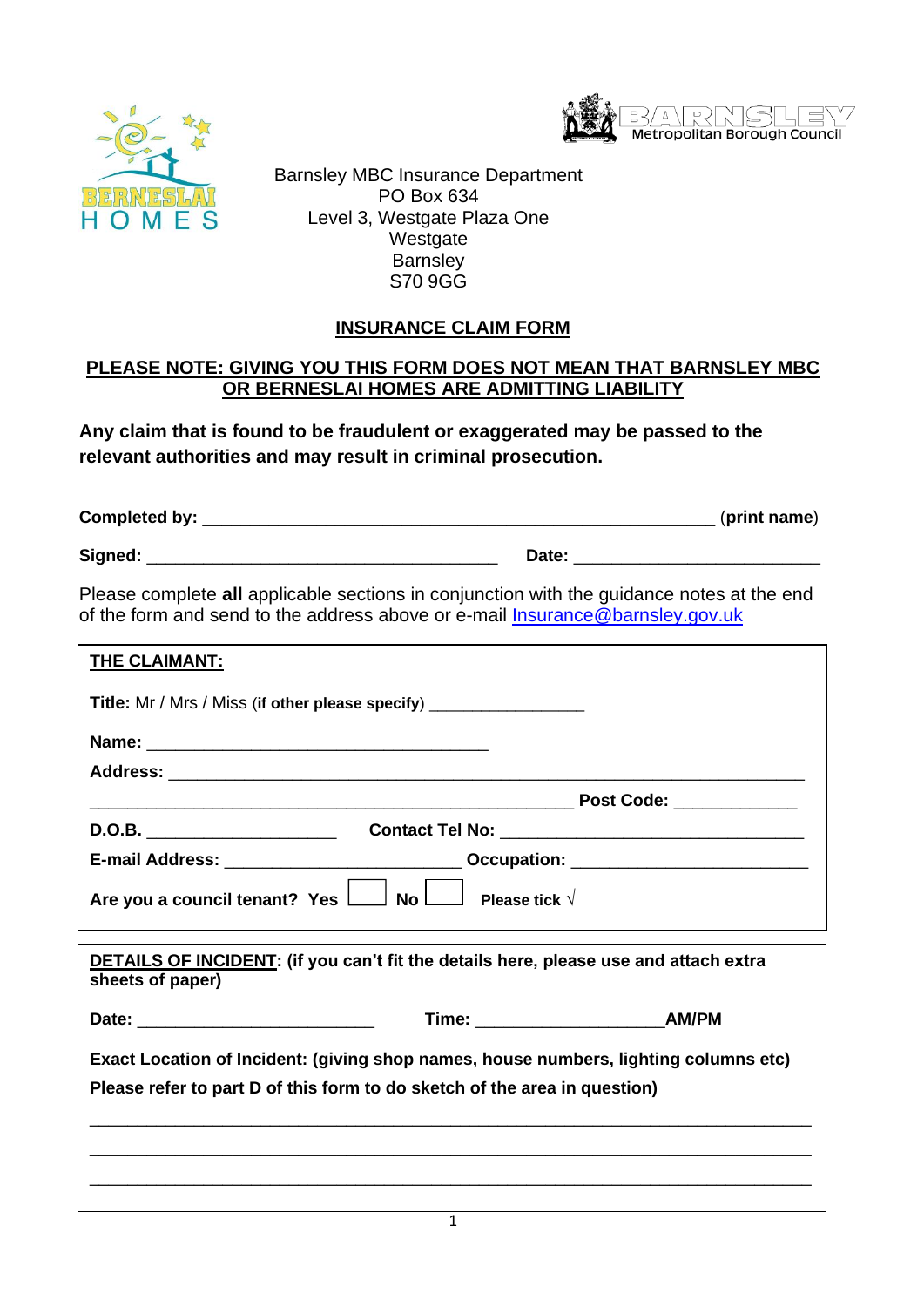| If there were any witnesses to the incident, please give their name, address and your<br>relationship with each witness and why you feel they are able to support your claim. |
|-------------------------------------------------------------------------------------------------------------------------------------------------------------------------------|
|                                                                                                                                                                               |
|                                                                                                                                                                               |
| Please tick \<br>Did the Emergency Services attend?<br><b>Yes</b><br>Nο                                                                                                       |

\_\_\_\_\_\_\_\_\_\_\_\_\_\_\_\_\_\_\_\_\_\_\_\_\_\_\_\_\_\_\_\_\_\_\_\_\_\_\_\_\_\_\_\_\_\_\_\_\_\_\_\_\_\_\_\_\_\_\_\_\_\_\_\_\_\_\_\_\_\_\_\_\_\_\_ \_\_\_\_\_\_\_\_\_\_\_\_\_\_\_\_\_\_\_\_\_\_\_\_\_\_\_\_\_\_\_\_\_\_\_\_\_\_\_\_\_\_\_\_\_\_\_\_\_\_\_\_\_\_\_\_\_\_\_\_\_\_\_\_\_\_\_\_\_\_\_\_\_\_\_

 **Please give full details of how the damage, loss or injury occurred:** 

| If yes, please give details of Officer's name, number and station. ______________                                                                                                                                              |  |  |
|--------------------------------------------------------------------------------------------------------------------------------------------------------------------------------------------------------------------------------|--|--|
|                                                                                                                                                                                                                                |  |  |
| Crime reference No: The contract of the contract of the contract of the contract of the contract of the contract of the contract of the contract of the contract of the contract of the contract of the contract of the contra |  |  |

 **Please state why you feel Barnsley MBC or Berneslai Homes are responsible for this incident?** 

\_\_\_\_\_\_\_\_\_\_\_\_\_\_\_\_\_\_\_\_\_\_\_\_\_\_\_\_\_\_\_\_\_\_\_\_\_\_\_\_\_\_\_\_\_\_\_\_\_\_\_\_\_\_\_\_\_\_\_\_\_\_\_\_\_\_\_\_\_\_\_\_\_\_\_\_ \_\_\_\_\_\_\_\_\_\_\_\_\_\_\_\_\_\_\_\_\_\_\_\_\_\_\_\_\_\_\_\_\_\_\_\_\_\_\_\_\_\_\_\_\_\_\_\_\_\_\_\_\_\_\_\_\_\_\_\_\_\_\_\_\_\_\_\_\_\_\_\_\_\_\_\_ \_\_\_\_\_\_\_\_\_\_\_\_\_\_\_\_\_\_\_\_\_\_\_\_\_\_\_\_\_\_\_\_\_\_\_\_\_\_\_\_\_\_\_\_\_\_\_\_\_\_\_\_\_\_\_\_\_\_\_\_\_\_\_\_\_\_\_\_\_\_\_\_\_\_\_\_ \_\_\_\_\_\_\_\_\_\_\_\_\_\_\_\_\_\_\_\_\_\_\_\_\_\_\_\_\_\_\_\_\_\_\_\_\_\_\_\_\_\_\_\_\_\_\_\_\_\_\_\_\_\_\_\_\_\_\_\_\_\_\_\_\_\_\_\_\_\_\_\_\_\_\_\_

 **Have you made any complaints to Barnsley MBC or Berneslai Homes regarding this matter? If yes, please give:** 

| the name of the person you complained to: |  |
|-------------------------------------------|--|
|-------------------------------------------|--|

 **the date(s) that you complained:** \_\_\_\_\_\_\_\_\_\_\_\_\_\_\_\_\_\_\_\_\_\_\_\_\_\_\_\_\_\_\_\_\_\_\_\_\_\_\_\_\_\_\_\_\_\_\_

Not all of this form will apply to you. Please complete only the section(s) that apply to **your claim:** 

\_\_\_\_\_\_\_\_\_\_\_\_\_\_\_\_\_\_\_\_\_\_\_\_\_\_\_\_\_\_\_\_\_\_\_\_\_\_\_\_\_\_\_\_\_\_\_\_\_\_\_\_\_\_\_\_\_\_\_\_\_\_\_\_\_\_\_\_\_\_\_\_\_\_\_\_

Part A – Loss or damage to property or building.

- Part B Damage caused to motor vehicle / cycle etc.
- Part C Personal Injury.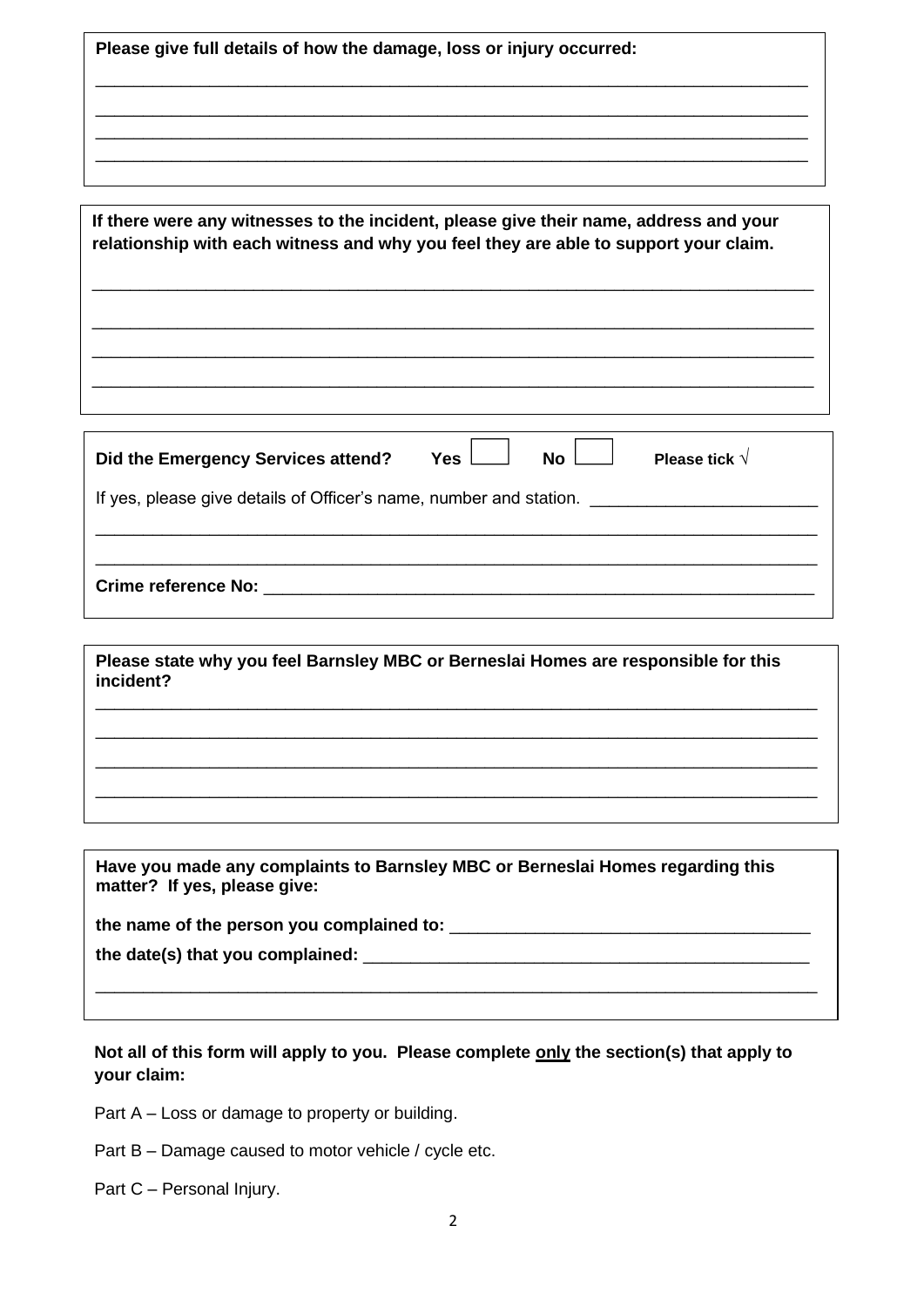| You will need to prove your losses, so please send in a copy of the receipt(s), estimates / |  |
|---------------------------------------------------------------------------------------------|--|
| quotes (on business letterhead paper) and any relevant photographs.                         |  |

| Part A - PLEASE COMPLETE If you are claiming for property damage or loss                             |  |  |
|------------------------------------------------------------------------------------------------------|--|--|
| Are you an Owner / Tenant, (delete as applicable).                                                   |  |  |
| If tenant, date on which tenancy began at this property: _______________________                     |  |  |
| Name and address of landlord if not Berneslai Homes/Barnsley Council: ______________________________ |  |  |
| Please provide details of items damaged:                                                             |  |  |
|                                                                                                      |  |  |
|                                                                                                      |  |  |
|                                                                                                      |  |  |
| Please provide the original purchase receipts where possible, for any items that were                |  |  |
| damaged                                                                                              |  |  |
| Details of original purchase price, and date:                                                        |  |  |
|                                                                                                      |  |  |
|                                                                                                      |  |  |
|                                                                                                      |  |  |
|                                                                                                      |  |  |
|                                                                                                      |  |  |
| Do you have a current House Contents Insurance Policy for your home?                                 |  |  |
|                                                                                                      |  |  |
| Please tick $\sqrt{}$<br><b>Yes</b><br><b>No</b>                                                     |  |  |
| If yes, please give full details                                                                     |  |  |
|                                                                                                      |  |  |
|                                                                                                      |  |  |
|                                                                                                      |  |  |
| Have you claimed for this incident to your own household insurance company?                          |  |  |
| Please tick $\sqrt{}$<br><b>Yes</b><br><b>No</b>                                                     |  |  |
| If yes, please give the insurance claim number _________________________________                     |  |  |
|                                                                                                      |  |  |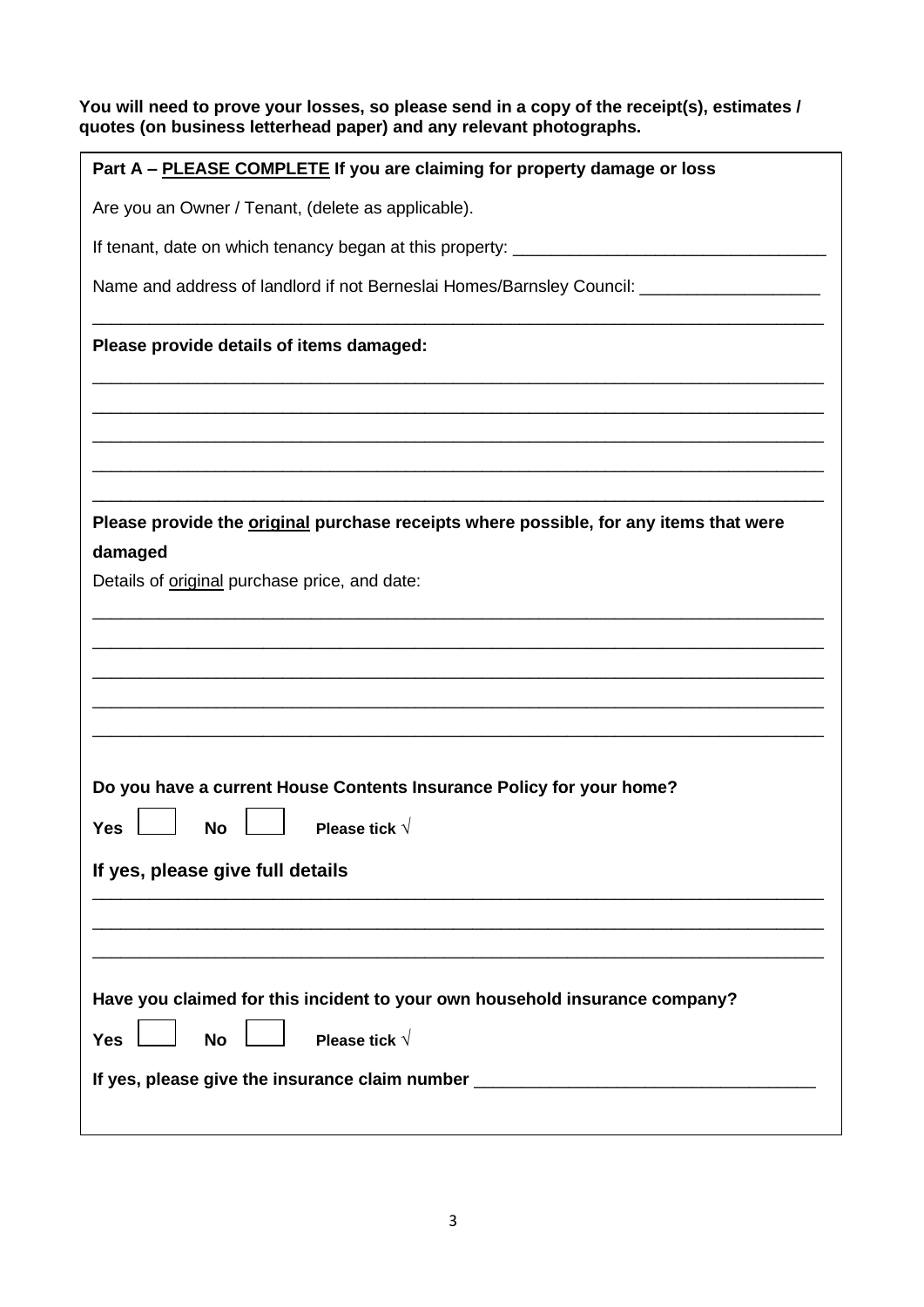| Part B - PLEASE COMPLETE if claiming for damage to a motor vehicle, cycle etc                                          |  |
|------------------------------------------------------------------------------------------------------------------------|--|
| You will need to provide two (2) detailed estimates for cost of repairs to the vehicle                                 |  |
| <b>Details of motor vehicle:</b>                                                                                       |  |
|                                                                                                                        |  |
|                                                                                                                        |  |
| Full name and address of person driving the vehicle at the time of the accident: (if different                         |  |
|                                                                                                                        |  |
|                                                                                                                        |  |
| <u> 1989 - Johann Barn, mars ann an t-Amhainn an t-Amhainn an t-Amhainn an t-Amhainn an t-Amhainn an t-Amhainn an </u> |  |
|                                                                                                                        |  |
| Type of Insurance Cover: (please tick)                                                                                 |  |
| Third Party Only<br>Comprehensive    <br>Third Party Fire & Theft                                                      |  |
| Has a claim in relation to this incident been made against your own Insurers?                                          |  |
| Please tick $\sqrt{}$<br><b>Yes</b><br>No                                                                              |  |
|                                                                                                                        |  |
| Amount Paid: £                                                                                                         |  |
| Has a claim in relation to this incident been made against any other parties?                                          |  |
|                                                                                                                        |  |
|                                                                                                                        |  |
|                                                                                                                        |  |
| If we need to inspect the vehicle, please give us the address where we can do so.                                      |  |
|                                                                                                                        |  |
|                                                                                                                        |  |
|                                                                                                                        |  |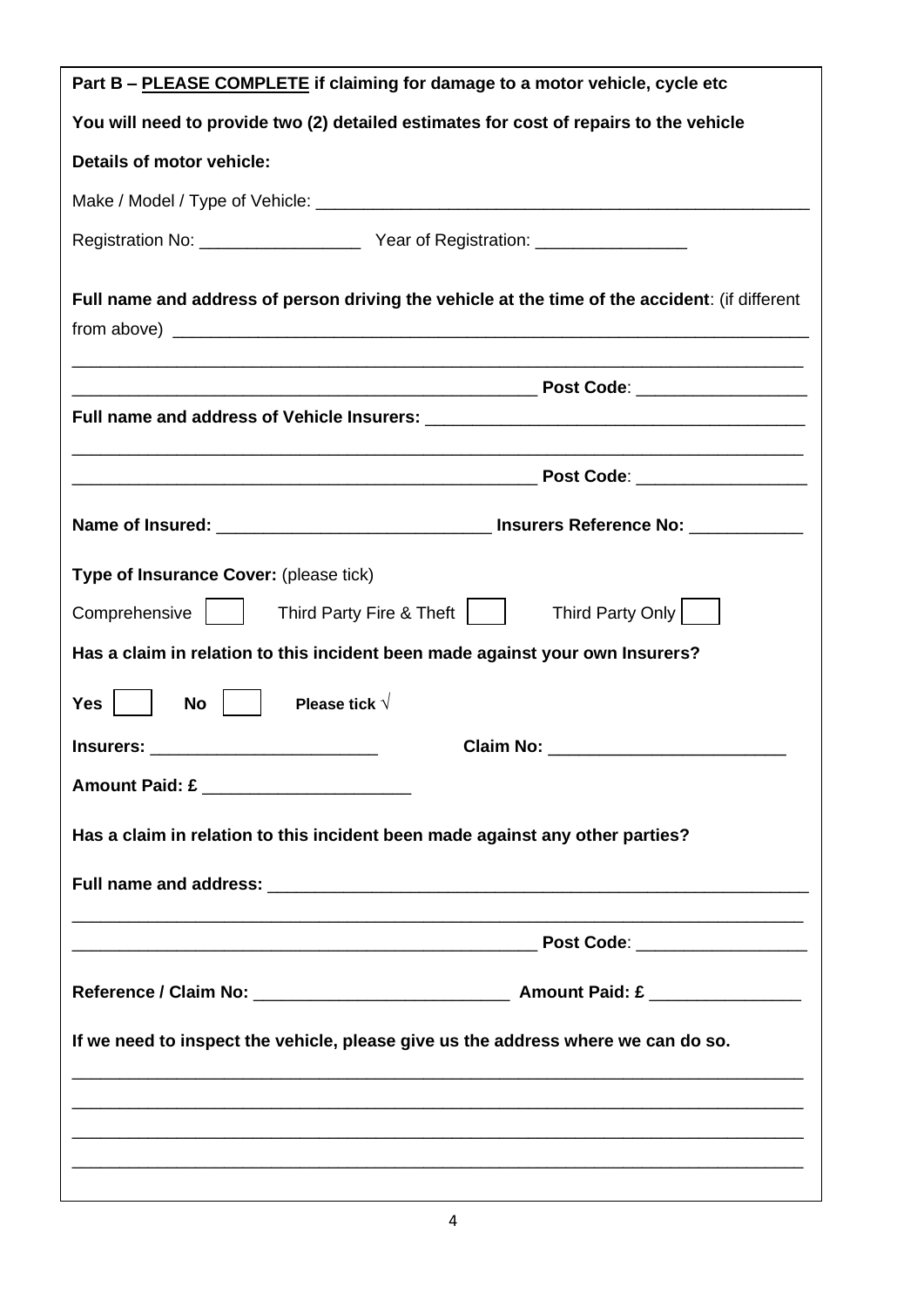| Details of person claiming for personal injury:<br>Please tick $\sqrt{}$<br>Male  <br>Female  <br><b>Married</b><br><b>Single</b><br>Clock / Works No: _______________________ National Insurance No: _______________<br>If you received treatment for your injury(ies), please give the full name and address of the<br>Doctor or Hospital attended. (Include consultant's name and reference number given by<br>hospital)<br>What treatment if any was given in relation to your injury(ies)?_________________<br>How many attendances have been needed to date?: _______<br><b>Earnings Authority</b><br>name) to release to Barnsley Metropolitan Borough Council and their insurers / claims handlers,<br>details of my net earnings showing detail of all bonuses / benefits / SSP etc, which make up my<br>wage, for before and after an accident on $\frac{1}{1}$ $\frac{1}{1}$ (please give date), as I have made a claim<br>against Barnsley Metropolitan Borough Council regarding this accident.<br>Full Name: ___________________________________Clock / Works No: _________________<br><b>Medical Authority</b><br>I give my authority to release to Barnsley Metropolitan Borough Council and their insurers / claims<br>handlers, details of all injuries which I suffered and treatment given to me as a result of an<br>accident on $\frac{1}{1}$ / $\frac{1}{1}$ (please give date), as I have made a claim against Barnsley<br>Metropolitan Borough Council regarding this accident.<br>Full Name: ___________________________________Clock / Works No: _________________ | Part C - PLEASE COMPLETE if claiming for personal injury |  |
|-----------------------------------------------------------------------------------------------------------------------------------------------------------------------------------------------------------------------------------------------------------------------------------------------------------------------------------------------------------------------------------------------------------------------------------------------------------------------------------------------------------------------------------------------------------------------------------------------------------------------------------------------------------------------------------------------------------------------------------------------------------------------------------------------------------------------------------------------------------------------------------------------------------------------------------------------------------------------------------------------------------------------------------------------------------------------------------------------------------------------------------------------------------------------------------------------------------------------------------------------------------------------------------------------------------------------------------------------------------------------------------------------------------------------------------------------------------------------------------------------------------------------------------------------------------------------------------------------|----------------------------------------------------------|--|
|                                                                                                                                                                                                                                                                                                                                                                                                                                                                                                                                                                                                                                                                                                                                                                                                                                                                                                                                                                                                                                                                                                                                                                                                                                                                                                                                                                                                                                                                                                                                                                                               |                                                          |  |
|                                                                                                                                                                                                                                                                                                                                                                                                                                                                                                                                                                                                                                                                                                                                                                                                                                                                                                                                                                                                                                                                                                                                                                                                                                                                                                                                                                                                                                                                                                                                                                                               |                                                          |  |
|                                                                                                                                                                                                                                                                                                                                                                                                                                                                                                                                                                                                                                                                                                                                                                                                                                                                                                                                                                                                                                                                                                                                                                                                                                                                                                                                                                                                                                                                                                                                                                                               |                                                          |  |
|                                                                                                                                                                                                                                                                                                                                                                                                                                                                                                                                                                                                                                                                                                                                                                                                                                                                                                                                                                                                                                                                                                                                                                                                                                                                                                                                                                                                                                                                                                                                                                                               |                                                          |  |
|                                                                                                                                                                                                                                                                                                                                                                                                                                                                                                                                                                                                                                                                                                                                                                                                                                                                                                                                                                                                                                                                                                                                                                                                                                                                                                                                                                                                                                                                                                                                                                                               |                                                          |  |
|                                                                                                                                                                                                                                                                                                                                                                                                                                                                                                                                                                                                                                                                                                                                                                                                                                                                                                                                                                                                                                                                                                                                                                                                                                                                                                                                                                                                                                                                                                                                                                                               |                                                          |  |
|                                                                                                                                                                                                                                                                                                                                                                                                                                                                                                                                                                                                                                                                                                                                                                                                                                                                                                                                                                                                                                                                                                                                                                                                                                                                                                                                                                                                                                                                                                                                                                                               |                                                          |  |
|                                                                                                                                                                                                                                                                                                                                                                                                                                                                                                                                                                                                                                                                                                                                                                                                                                                                                                                                                                                                                                                                                                                                                                                                                                                                                                                                                                                                                                                                                                                                                                                               |                                                          |  |
|                                                                                                                                                                                                                                                                                                                                                                                                                                                                                                                                                                                                                                                                                                                                                                                                                                                                                                                                                                                                                                                                                                                                                                                                                                                                                                                                                                                                                                                                                                                                                                                               |                                                          |  |
|                                                                                                                                                                                                                                                                                                                                                                                                                                                                                                                                                                                                                                                                                                                                                                                                                                                                                                                                                                                                                                                                                                                                                                                                                                                                                                                                                                                                                                                                                                                                                                                               |                                                          |  |
|                                                                                                                                                                                                                                                                                                                                                                                                                                                                                                                                                                                                                                                                                                                                                                                                                                                                                                                                                                                                                                                                                                                                                                                                                                                                                                                                                                                                                                                                                                                                                                                               |                                                          |  |
|                                                                                                                                                                                                                                                                                                                                                                                                                                                                                                                                                                                                                                                                                                                                                                                                                                                                                                                                                                                                                                                                                                                                                                                                                                                                                                                                                                                                                                                                                                                                                                                               |                                                          |  |
|                                                                                                                                                                                                                                                                                                                                                                                                                                                                                                                                                                                                                                                                                                                                                                                                                                                                                                                                                                                                                                                                                                                                                                                                                                                                                                                                                                                                                                                                                                                                                                                               |                                                          |  |
|                                                                                                                                                                                                                                                                                                                                                                                                                                                                                                                                                                                                                                                                                                                                                                                                                                                                                                                                                                                                                                                                                                                                                                                                                                                                                                                                                                                                                                                                                                                                                                                               |                                                          |  |
|                                                                                                                                                                                                                                                                                                                                                                                                                                                                                                                                                                                                                                                                                                                                                                                                                                                                                                                                                                                                                                                                                                                                                                                                                                                                                                                                                                                                                                                                                                                                                                                               |                                                          |  |
|                                                                                                                                                                                                                                                                                                                                                                                                                                                                                                                                                                                                                                                                                                                                                                                                                                                                                                                                                                                                                                                                                                                                                                                                                                                                                                                                                                                                                                                                                                                                                                                               |                                                          |  |
|                                                                                                                                                                                                                                                                                                                                                                                                                                                                                                                                                                                                                                                                                                                                                                                                                                                                                                                                                                                                                                                                                                                                                                                                                                                                                                                                                                                                                                                                                                                                                                                               |                                                          |  |
|                                                                                                                                                                                                                                                                                                                                                                                                                                                                                                                                                                                                                                                                                                                                                                                                                                                                                                                                                                                                                                                                                                                                                                                                                                                                                                                                                                                                                                                                                                                                                                                               |                                                          |  |
|                                                                                                                                                                                                                                                                                                                                                                                                                                                                                                                                                                                                                                                                                                                                                                                                                                                                                                                                                                                                                                                                                                                                                                                                                                                                                                                                                                                                                                                                                                                                                                                               |                                                          |  |
|                                                                                                                                                                                                                                                                                                                                                                                                                                                                                                                                                                                                                                                                                                                                                                                                                                                                                                                                                                                                                                                                                                                                                                                                                                                                                                                                                                                                                                                                                                                                                                                               |                                                          |  |
|                                                                                                                                                                                                                                                                                                                                                                                                                                                                                                                                                                                                                                                                                                                                                                                                                                                                                                                                                                                                                                                                                                                                                                                                                                                                                                                                                                                                                                                                                                                                                                                               |                                                          |  |
|                                                                                                                                                                                                                                                                                                                                                                                                                                                                                                                                                                                                                                                                                                                                                                                                                                                                                                                                                                                                                                                                                                                                                                                                                                                                                                                                                                                                                                                                                                                                                                                               |                                                          |  |
|                                                                                                                                                                                                                                                                                                                                                                                                                                                                                                                                                                                                                                                                                                                                                                                                                                                                                                                                                                                                                                                                                                                                                                                                                                                                                                                                                                                                                                                                                                                                                                                               |                                                          |  |
|                                                                                                                                                                                                                                                                                                                                                                                                                                                                                                                                                                                                                                                                                                                                                                                                                                                                                                                                                                                                                                                                                                                                                                                                                                                                                                                                                                                                                                                                                                                                                                                               |                                                          |  |
|                                                                                                                                                                                                                                                                                                                                                                                                                                                                                                                                                                                                                                                                                                                                                                                                                                                                                                                                                                                                                                                                                                                                                                                                                                                                                                                                                                                                                                                                                                                                                                                               |                                                          |  |
|                                                                                                                                                                                                                                                                                                                                                                                                                                                                                                                                                                                                                                                                                                                                                                                                                                                                                                                                                                                                                                                                                                                                                                                                                                                                                                                                                                                                                                                                                                                                                                                               |                                                          |  |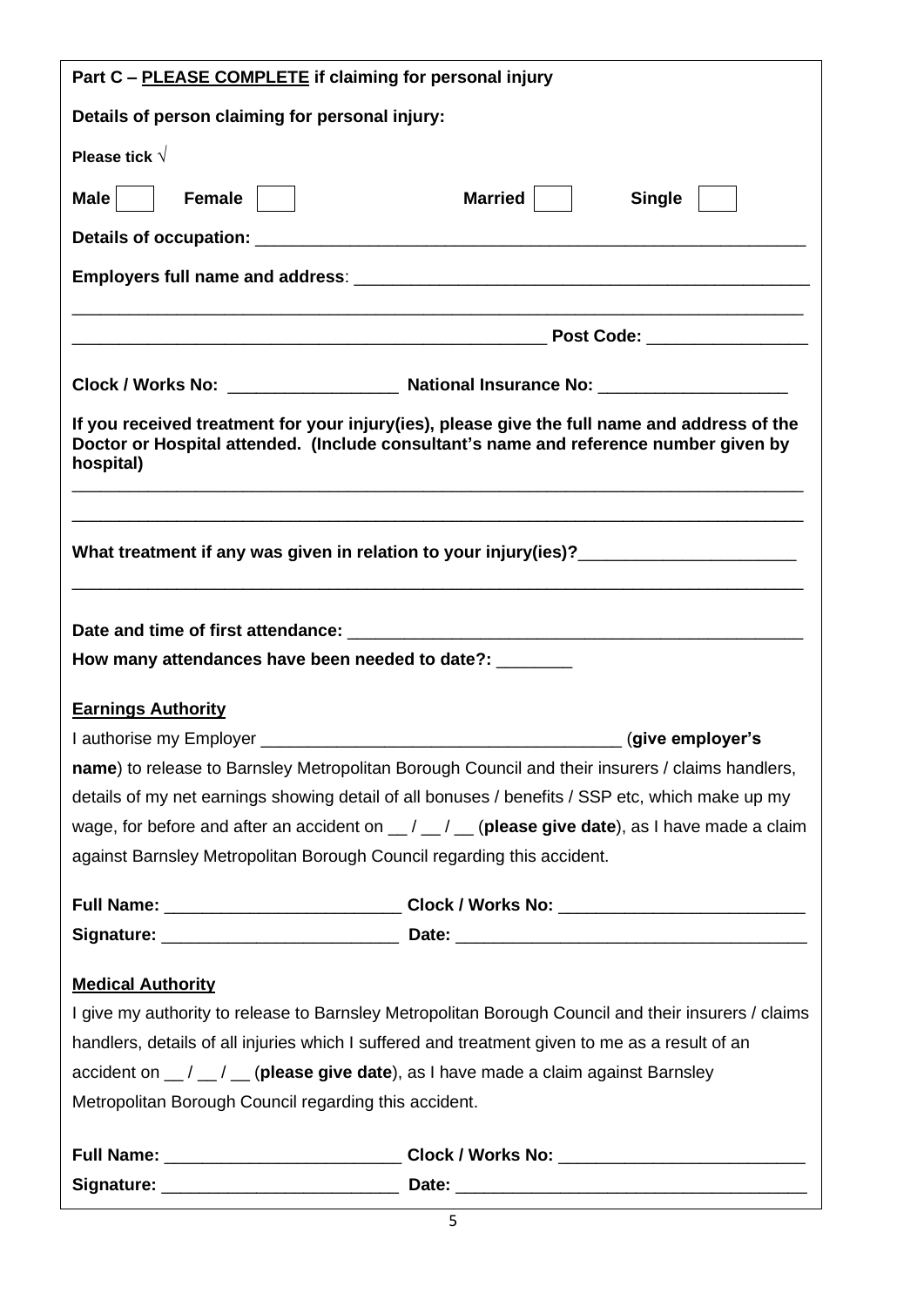#### **Part D**

 **If you are claiming for personal injury or damage to a motor vehicle, please use the space below to draw a sketch plan of the area where it happened and the exact location of the object that caused this incident. If damage to a vehicle, please show the position of your vehicle before and after the incident, your direction of travel and point out areas on your vehicle that suffered damage.**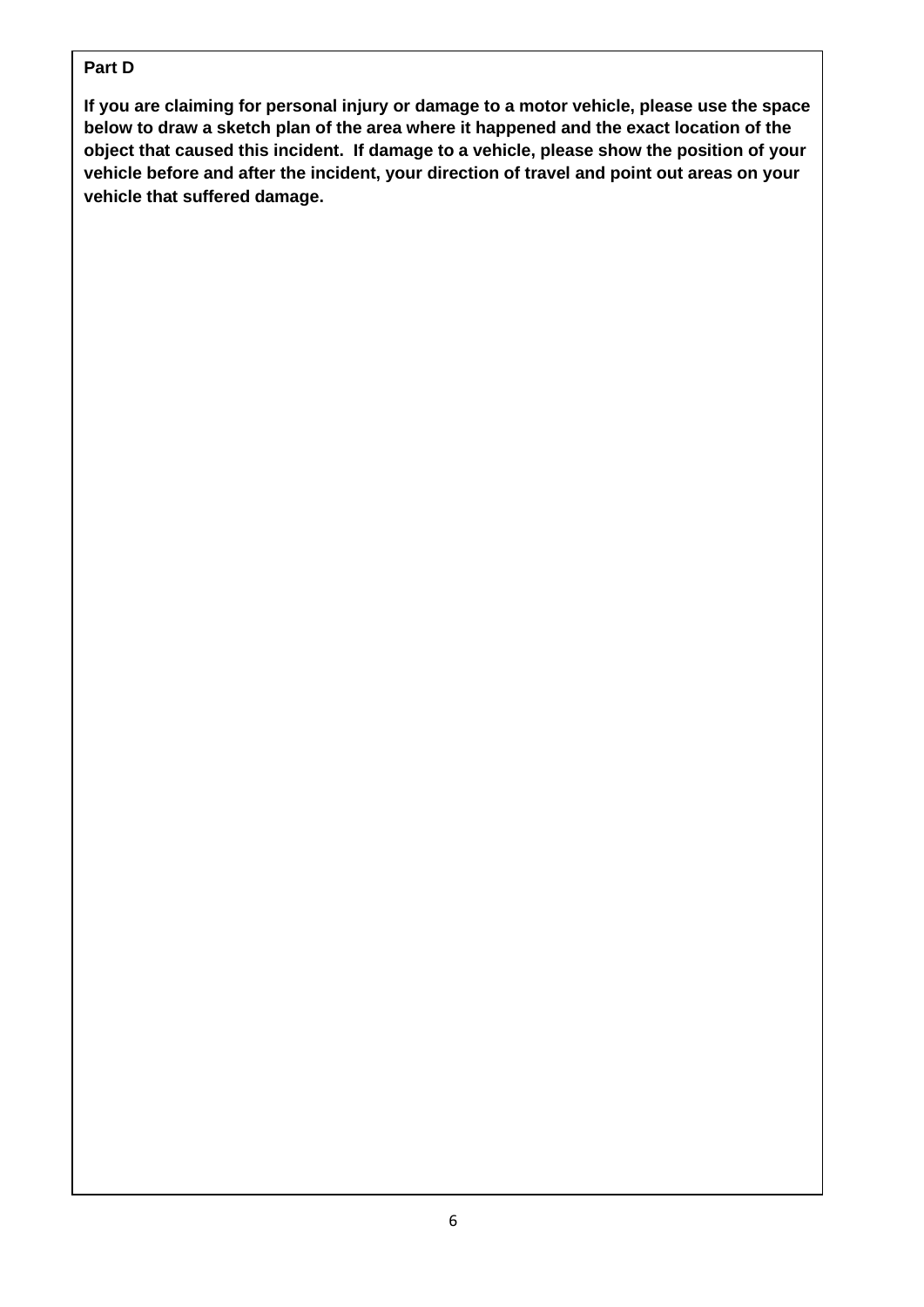## **Guidance Notes**

- caused due to the Council or Berneslai Homes' negligence. 1. A claim will only be successful if it is proven that any damage or injury has been
- 2. The Council and Berneslai Homes will not be responsible for damages that happen as an unavoidable result of services carried out that it has a duty to carry out, such as damage to decorations and floor coverings, caused during the installation of heating systems or any other planned maintenance/ refurbishment work.
- 3. The claim form should contain **all** relevant background detail relating to your claim and clearly state:
- the nature of the actual injury/loss;
- why you consider the Council or Berneslai Homes to be at fault; and
- repair/replacement of the damaged property as well as the date of purchase and • the value of your loss (**please provide** written estimates for the the value of the damaged goods, providing supporting receipts if you have them).
- • For personal injury claims, the limit for making a claim is three years from the date of incident and for damage to property claims the limit is six years from the incident date.
- 4. The Council does not insure on a new for old basis.
- compensation will be made by BMBC/Berneslai Homes. 5. The completion of a claim form is the initial step in the liability and investigation process and does not indicate acceptance of liability or that an offer of
- we will undertake a preliminary investigation and endeavour to write to you to advise one of the following: 6. On receipt of your completed claim, it will be allocated to a claim handler who will acknowledge the claim and correspond with you within 21 days of receipt.
- Advise that your claim should be directed elsewhere
- Confirm whether your claim has been passed to external claim handlers.
- Request additional information. It is important you provide the information quickly and completely as the investigations will be put on hold until we have received full details.
- \*please be aware that decision regarding the outcome of your claim may take up to • Inform you that we are preparing a full report to enable us to decide on liability 3 months as the information will have to be requested from internal teams within the council.
- Deny your claim and explain the reason for denial